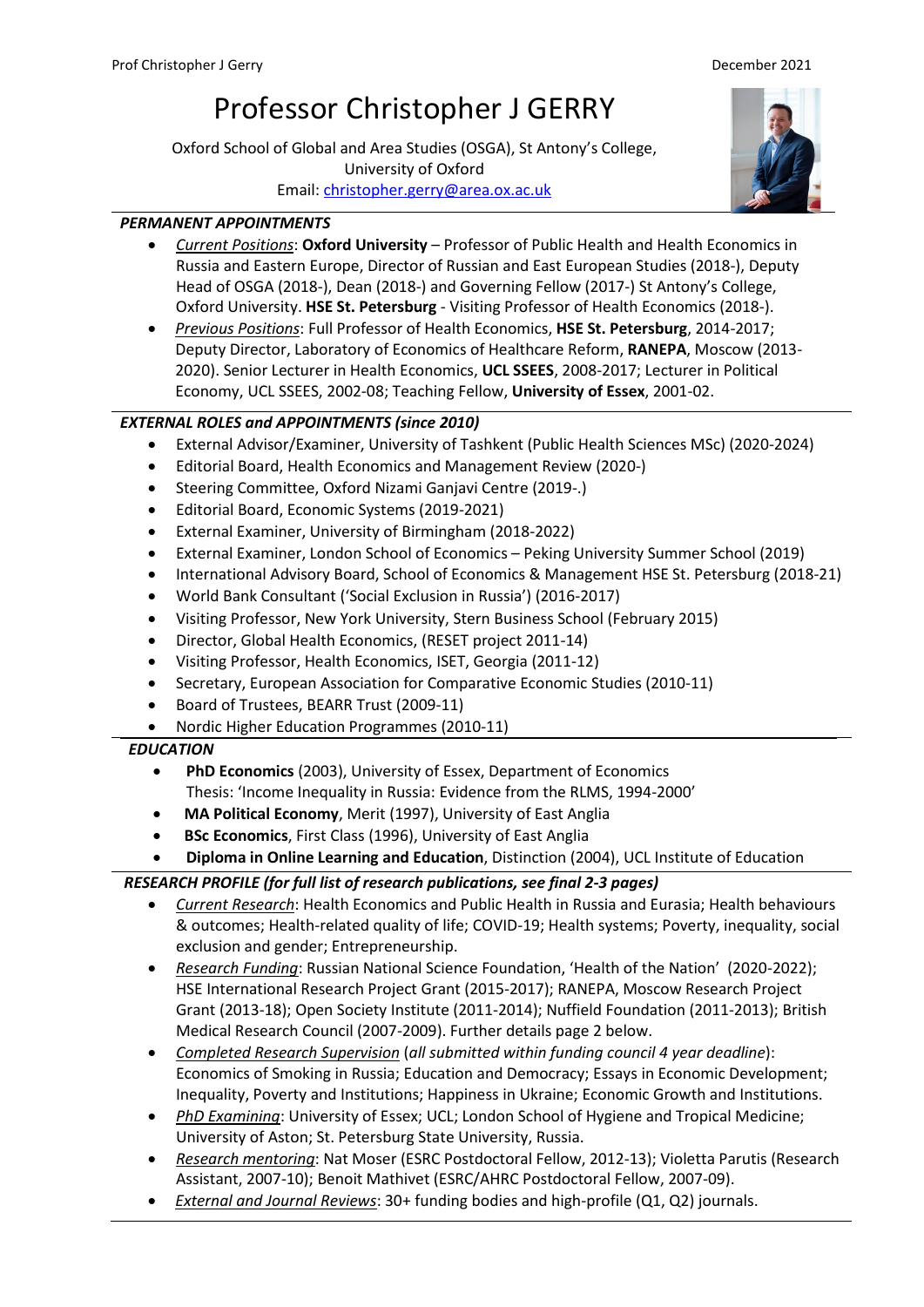#### *RESEARCH PUBLICATIONS (Scopus quartile ranking in brackets)*

- (Q1) Paul Chaisty, Christopher J Gerry & Stephen Whitefield (**2021**) The buck stops elsewhere: authoritarian resilience and the politics of responsibility for COVID-19 in Russia, Post-Soviet Affairs, DOI: [10.1080/1060586X.2021.2010397](https://doi.org/10.1080/1060586X.2021.2010397)
- (Q1) Aleksandrova, E., Bagranova, V., Gerry, C.J. (*2021*) The Effect of Health Shocks on Labour Market Outcomes in Russia. Cambridge Journal of Economics.
- (Q1) Kaneva, M. and Gerry, C.J. (*2021*) Mental health and the Russian labour market A longitudinal study, 2011-2017. Scandinavian Journal of Public Health.
- (*Chapter*) Gerry C.J. (**2021**) Explaining the Heterogeneity of Health Outcomes in Post-Communist Europe. In: Douarin E., Havrylyshyn O. (eds) The Palgrave Handbook of Comparative Economics. Palgrave Macmillan.
- (Q1) Baidan, V., Gerry, C.J. and Kaneva, M. (**2021**) How self-rated is self-rated health? Exploring the role of individual and environmental factors in reporting heterogeneity in a Russian population survey. Social Indicators Research.
- (Q1) Aistov, A., Aleksandrova, E. and Gerry, C.J. (**2021**) The impact of supplemental private health insurance on health-related behaviours and outcomes: evidence from Russia. European Journal of Health Economics. Vol. 22, pp.281-309.
- (Q3) Gerry, C.J., Kaneva, M. (**2020**) Adapting to the Challenges of Chronic Non-communicable Diseases: Evidence from Russia. Applied Research Quality of Life. https://doi.org/10.1007/s11482-020-09831-4.
- (Q2) Aleksandrova, E., Gerry, C.J. and Verkhovskaya, O. (**2019**) Missing Entrepreneurs: the importance of attitudes and control in shaping Entrepreneurial Intentions in Russia. *Journal of Entrepreneurship in Emerging Economies*
- (Q2) Khabibullina, A. and Gerry, C.J. (**2019**) Valuing Health States in Russia: a first feasibility study. *Value in Health: Regional Issues*. Vol. 6(19), pp. 75-80.
- (Q1) Kaneva, M., Gerry, C.J., Axentiev, N. and Baidan, V. (**2019**) Attitudes to reform: Could a cooperative health insurance scheme work in Russia? *International Journal of Health Economics and Management*.
- Aleksandrova, E., Gerry, C.J., Khabibullina, A. and Kind, P. (**2018**) Population Indicators of health-related quality of life using EQ-5D. *Health care of the Russian Federation*. 62(6). *(In Russian).*
- (Q1) Gerry, C.J. (**2018**) The Economic Case for Deinstitutionalisation in post-Communist Europe. *Lancet Psychiatry.* Vol 5, Issue 12, pp.950-952.
- (Q1) Kaneva, M., Gerry, C.J. and Baidan, V. (**2018**) The effect of chronic conditions and multimorbidity on self-assessed health in Russia. *Scandinavian Journal of Public Health*. 46:886-96.
- Baidan, V. and Gerry, C.J. (**2017**) Sources of bias in Self-Assessed Health. *Pharmacoeconomics: Modern pharmacoeconomics and pharmacoepidemiology*.10(4):31-36. (*In Russian*)
- (Q1) Gerry, C.J., Raskina, Y. and Tsyplakova, D. (**2017**) Convergence or Divergence? Life expectancy patterns in Post-Communist countries, 1959-2010. *Social Indicators Research*. Volume 140, Issue 1, pp 309–332.
- (Q2) Gerry, C.J. and Sheiman, I. (**2017**) Too many and too few: the paradoxical case of physicians in the Russian Federation. *International Journal of Health Planning and Management*. Vol. 33, (1), e391-e402[. https://doi.org/10.1002/hpm.2471](https://doi.org/10.1002/hpm.2471)
- (Q1) Gerry, C.J., Kaneva, M. and Zasimova, L. (**2017**) Reforming voluntary drug insurance in Russian healthcare: does social solidarity matter? *Health Policy* 121(11):1177-1185.
- (Q2) Mole, R.C., Gerry, C.J., Burns, F. and Parutis, V. (**2017**) Migration and sexual resocialisation: the case of Central and East Europeans in London. *East European Politics and Societies*. Vol. 31(1) pp.201-22.
- (Q1) Platts, L. and Gerry, C.J. (**2016**) The self-assessed health gradient in Ukraine. *European Journal of Public Health*. ckw143. doi: 10.1093/eurpub/ckw143*.*
- (Q1) Quirmbach, D. and Gerry, C.J. (**2016**) Gender, Education and Russia's tobacco epidemic: a lifecourse approach. *Social Science and Medicine*. Vol. 160, pp. 54-66.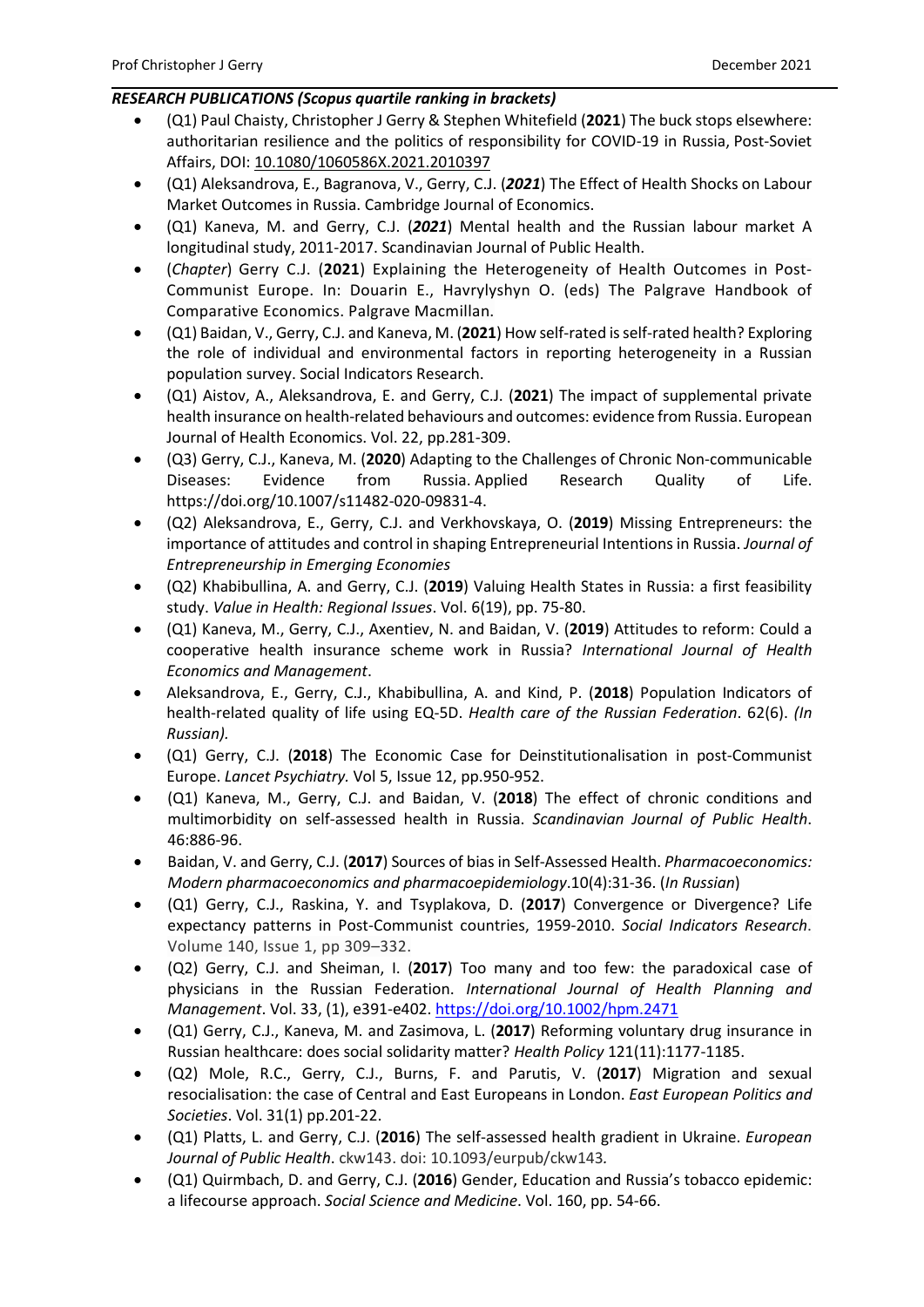- (Q2) Gerry, C.J. and Papadopoulos, G. (**2015**) Sample Attrition in the RLMS, 2001-2010: Lessons for longitudinal analysis: an application in health. *Economics of Transition.* Vol. 23(2) pp.425-68.
- (*Policy brief*) Nazarov, V., Davis, C.M., Gerry, C. J., Polyakova, A.G., Sisigina, N. and Sokolov, D.V. (**2015**) Evaluating the Effectiveness of the Health System. <http://ssrn.com/abstract=2624500>
- (Q2) Gerry, C.J., Mickiewicz, T.M. and Nikoloski, Z. (**2014**) Mortality and Financial Crises. *Journal of International Development* Vol. 26(7) pp.939-48.
- (Q1) Mole, R.C, Parutis, V., Gerry, C.J. & Burns, F. (**2013**) The impact of migration on the sexual health, behaviours and attitudes of Central and East European gay/bisexual men in London. *Ethnicity and Health* DOI:10.1080/13557858.2013.789829.
- (Q1) Gerry, C.J. (**2012**) Re-revisiting the Mass Privatisation Mortality debate. A response to Stuckler, King and McKee. *Social Science* & *Medicine* Vol. 75(1) pp. 32-35.
- (Q1) Gerry, C.J. (**2012**) The Journals *are* full of great studies but can we believe the statistics? Revisiting the Mass Privatisation–Mortality debate. *Soc. Science* & *Medicine* Vol.75(1) 14-22.
- (Q2) Evans, A.R., Hart, G., Mole, R.C., Mercer, C.H., Parutis, V., Gerry, C. J., Imrie, J. and Burns, F.M. (**2011**) Central and East European migrant men who have sex with men in London: a comparison of recruitment methods. *BMC Medical Research Methodology*, *11:69*.
- (Q1) Burns, F., Evans, AR., Parutis, V., Gerry, C. J., Mole, R. C., Hart, G., Mercer, R., French, R. S. and Imrie, J. (**2011**) Sexual and HIV risk behaviour in Central and Eastern European migrants in London. *Sexually Transmitted Infections;* 87:318-324*.*
- (Q1) Evans, A.R., Parutis, V., Hart, G., Mercer, C. H., Gerry, C. J., Mole, R., French, R. S., Imrie, J. and Burns, F.M. (**2011**) Central and East European migrant men who have sex with men: an exploration of sexual risk in the UK. *Sexually Transmitted Infections*; 87:325-330*.*
- (Q1) Evans, A.R., Mercer, C.H., Parutis, V., Hart, G.J., Mole, R., Gerry, C.J., and Burns, F. (**2011**) Factors associated with genitourinary medicine clinic attendance and sexually transmitted infection among CEE migrants in London. *Sexually Transmitted Infections*; 87:331-336*.*
- (Q2) Gerry, C.J. and Li, C. (**2010**).Consumption Smoothing and Vulnerability in Russia. *Applied Economics*, Vol. 42(16), pp. 1995-2007.
- (Q1) Gerry, C.J., Mickiewicz, T.M. & Nikoloski, Z. (**2010**) Did Mass Privatisation really increase Post-Communist male mortality? *The Lancet,* Vol. 377, No. 9712.
- (*Chapter*) Gerry, C.J., Lee, Jong-Kyu, & Mickiewicz, T. (**2010**) Governance, Institutions and Growth: Empirical Lessons from the Post-Communist Transition. In Marelli, E. and Signorelli, M. (eds.) *Economic Growth and Structural Features of Transition*. Palgrave McMillan.
- (Q1) Evans, A.R., Parutis, V., Hart, G., Mercer, C., Gerry, C.J., Mole, R., French, R., Imrie, J. and Burns, F. M. (**2009**) The sexual attitudes and lifestyles of London's Eastern Europeans (SALLEE Project): design and methods. *BMC Public Health* 9, 399.
- (Q1) Burns, F., Mercer, C., Evans, A., Gerry, C.J., Mole, R.C. and Hart, G. J. (**2009**) Increased attendances of people of eastern European origin at sexual health services in London. *Sexually Transmitted Infections;* 85: 75-78.
- (Q2) Gerry, C.J. and Mickiewicz, T. (**2008**) Inequality, Democracy and Taxation: Lessons from the Post-Communist Transition. *Europe-Asia Studies*. Vol. 60, No. 1, pp. 89-111.
- (Q2) Gerry, C.J., Nivorozhkin, E, & Rigg, J.A. (**2008**) The Great Divide: Ruralisation of Poverty in Russia. *Cambridge Journal of Economics*. Vol. 32, pp. 593 – 607.
- (Q2) Mickiewicz, T., Gerry, C.J., Bishop, K. (**2005**) Privatisation, Corporate Control and Employment Growth: Evidence from a Panel of Large Polish Firms, 1996-2002. *Economic Systems* 29(1), 98-119. ISSN: 0939-3625.
- (Q1) Gerry, C.J., Kim, B-Y. and Li, C.A. (**2004**). The Gender Wage Gap and Wage Arrears in Russia: Evidence from the RLMS. *Journal of Population Economics* 17(2), 267-288. ISSN: 0933- 1433.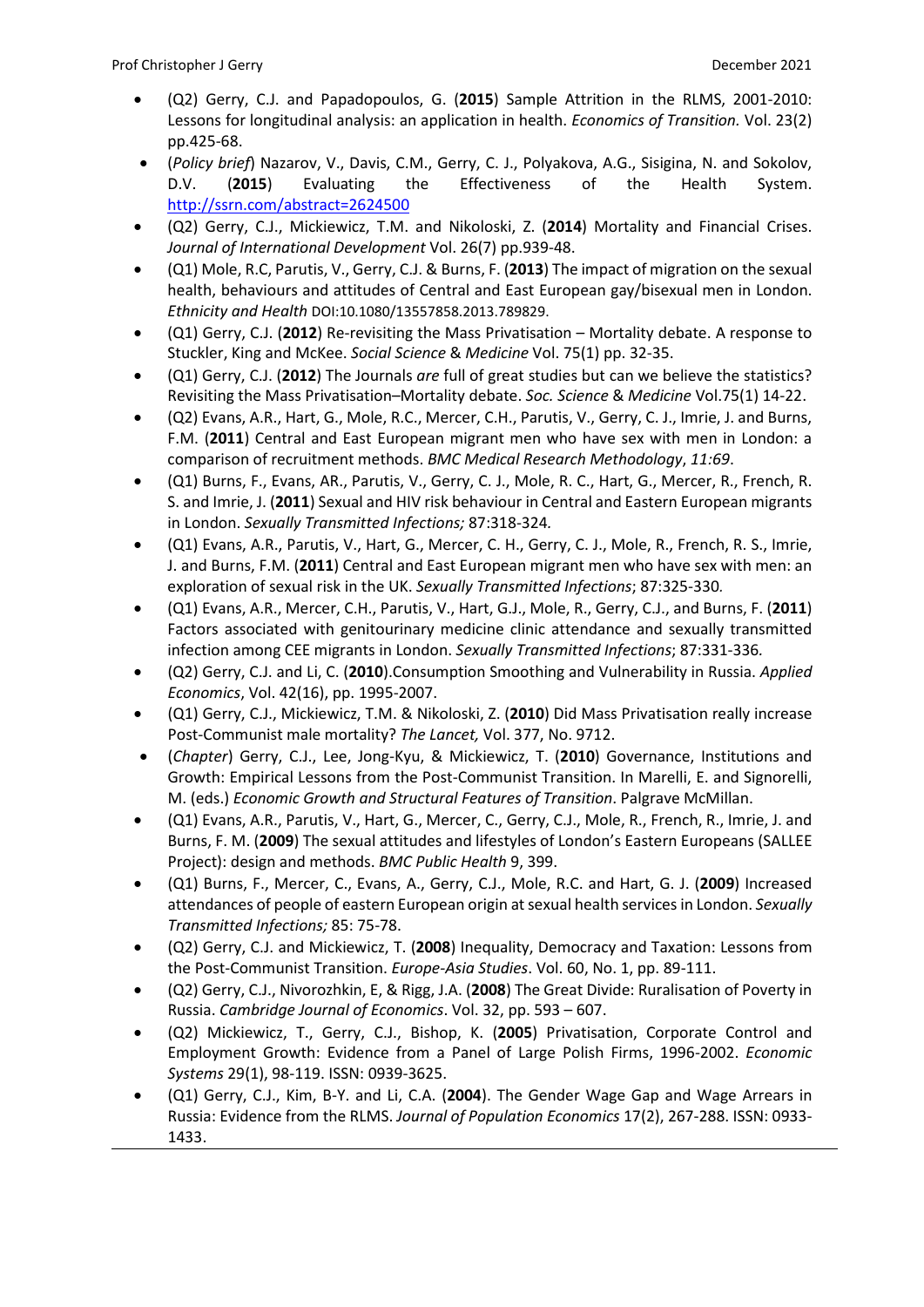#### *RESEARCH FUNDING*

- PI: Open Society Foundations: 'Oxford Belarus Observatory (COVID-19 and beyond)' (2021-22)
- CI: Russian National Science Foundation: 'Health of the Nation', 18,000,000 Rubles (2020-2022)
- CI: RANEPA, Laboratory of Economics of Healthcare Reform. Supervising research projects, developing policy proposals and mentoring junior Russian scholars (2013 – 2020)
- PI: HSE 'Megagrants' project, Moscow. To launch and establish the 'Centre for Health Economics, Management and Policy', 8,000,000 Rubles per annum (2015-2017).
- PI: Open Society Institute: Regional Seminar for Excellence in Teaching. *Global Health Economics* (2011-2014). Total funding: Approx., \$120,000 per annum.
- CI: Nuffield Foundation, Economic Change, State Priorities and the Wellbeing of Vulnerable Groups: Children and the Elderly in Russia (2011-2013). Total funding: £14,993.
- PI: European Union Research Scholarship Grant (3 months); €11,000 (2011).
- PI: Sexual Attitudes and Lifestyles of London's East Europeans (SALLEE). Funded by British Medical Research Council (2007 – 2010). Total funding: £420,000.

### *LEARNING AND TEACHING*

- *UG teaching (21 years' experience)*: Health Economics; Macroeconomics; European economics; European Public Policy; Eurasian Political Economy; Introductory Econometrics.
- *PG teaching (16 years' experience)*: Russian and East European Studies; Political Economy of Institutions; Health & Population Economics; Political Analysis and Public Choice; Health and Society; Contemporary Social Problems; Quantitative Methods; Transition Economics.
- *Curriculum Development*: Introduction of new MA in Global and Area Studies, Oxford; Revised curriculum for core courses on Oxford REES programme; Dual MA degree (UCL-HSE) in Comparative Politics of Eurasia (MA); Dual MA degree in Finance (UCL-HSE); Development and introduction of flagship multi-disciplinary BA degree in History, Politics and Economics at UCL; Multi-disciplinary consortium MA (IMESS); ESRC recognition for MA training programme.
- *Funding Awards*: £2,200 E-learning grant to introduce blending learning within MA module.
- *External Programme Examining*: University of Tashkent, University of Birmingham, Social Sciences; London School of Economics-Peking University, Economics Summer School; University of Essex, Economics.

#### *LEADERSHIP ACHIEVEMENTS (see following page for details of all enabling activity)*

- Development of new MPhil in Global and Area Studies, University of Oxford, 2019-2022.
- Chair of European Area Studies Network, University of Oxford, 2020-.
- Chair of Russian and East European Studies at Oxford University: revising and updating REES programme; introduction new marketing and Alumni strategy (2018-2021).
- Dean of St Antony's College, overseeing the introduction of a new welfare support programme and accompanying set of new and reconfigured policies (2018-2021).
- Chair of HSE Internationalisation Strategy (2014-17): Proposing, writing and implementation of HSE St. Petersburg Internationalisation Strategy.
- Research Centre Director (2015-17): Creation, development and establishment of Centre for Health Economics, Management and Policy, employing 17 staff.
- Adviser to HSE Director (2015-17): Design and introduction of HSE St. Petersburg programmes: BA Public Policy and Analytics; BA International Management; MA Comparative Politics of Eurasia; MA Finance dual degree with UCL.
- Chair of HSE Internationalisation Strategy (2015-17): multiple international partnerships established, including strategic partnerships and multiple successful Erasmus+ applications; development of Russian language programme in 'Comparative Literature & Russian Language'.
- IMESS Director/Strategic Director/Partner Director (2006-2017): Development, management and growth of (UCL) International Masters in Economy, State and Society (IMESS), consortium based MA programme with EU funding (£1.5mn)
- Head of SSEES Teaching Committee (2011-2014): Development of flagship UCL BA multidisciplinary degree in History, Politics and Economics.
- Project Director (2011-14): Three-year Open Society Foundation funding to promote teaching and research in Health Economics in Eurasia. REF Impact Case Study (2014).